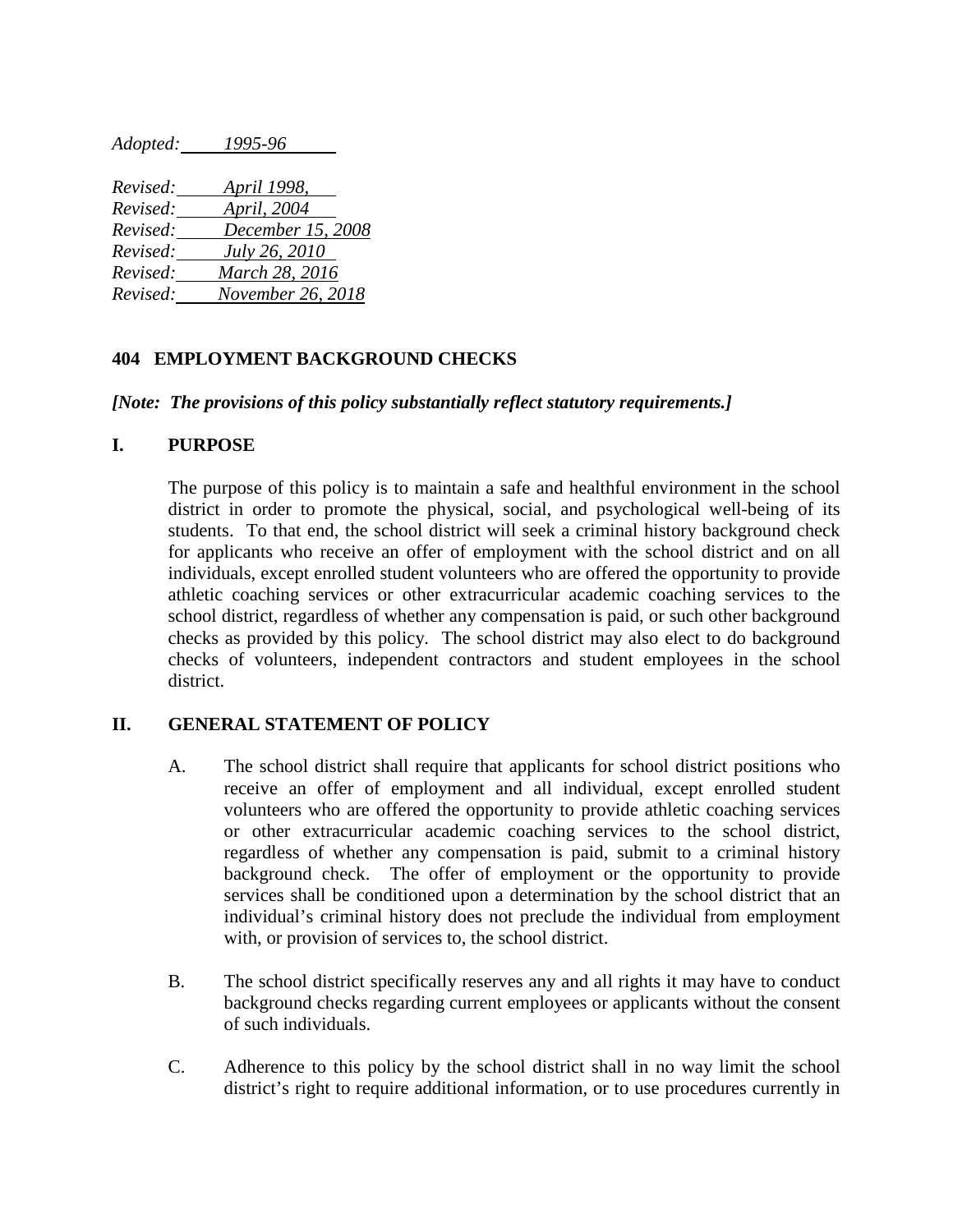place or other procedures to gain additional background information concerning employees, applicants, volunteers, service providers, independent contractors and student employees.

## **III. PROCEDURES**

- A. Normally an individual will not commence employment or provide services until the school district receives the results of the criminal history background check. The school district may conditionally hire an applicant or allow an individual to provide services pending completion of the background check, but shall notify the individual that the individual's employment or opportunity to provide services may be terminated based on the result of the background check. Background checks will be performed by the Minnesota Bureau of Criminal Apprehension (BCA). The BCA shall conduct the background check by retrieving criminal history data as defined in Minn. Stat. § 13.87. The school district reserves the right to also have criminal history background checks conducted by other organizations or agencies.
- B. In order for an individual to be eligible for employment or to provide athletic coaching services or other extracurricular academic coaching services to the school district, except for an enrolled student volunteer, the individual must sign a criminal history consent form which provides permission for the school district to conduct a criminal history background check, and provide a money order or check payable to either the BCA or to the school district, at the election of the school district, in an amount equal to the actual cost to the BCA and the school district of conducting the criminal history background check. The cost of the criminal history background check is the responsibility of the individual, unless the school district decides to pay the costs for a volunteer, an independent contractor, or a student employee. If the individual fails to provide the school district with a signed Informed Consent Form and fee at the time the individual receives a job offer, or permission to provide services, the individual will be considered to have voluntarily withdrawn the application for employment.

## *[Note: If the school district elects to receive payment, it may, at its discretion, accept payment in the form of a negotiable instrument other than a money order to check and then pay the superintendent of the BCA directly to conduct the background check.]*

- C. The school district, in its discretion, may elect not to request a criminal history background check on an individual who holds an initial entrance license issued by the Minnesota Professional Educator Licensing and Standards Board or the commissioner of education within the 12 months preceding an offer of employment or permission to provide services.
- D. The school district may use the results of a criminal background check conducted at the request of another school hiring authority if: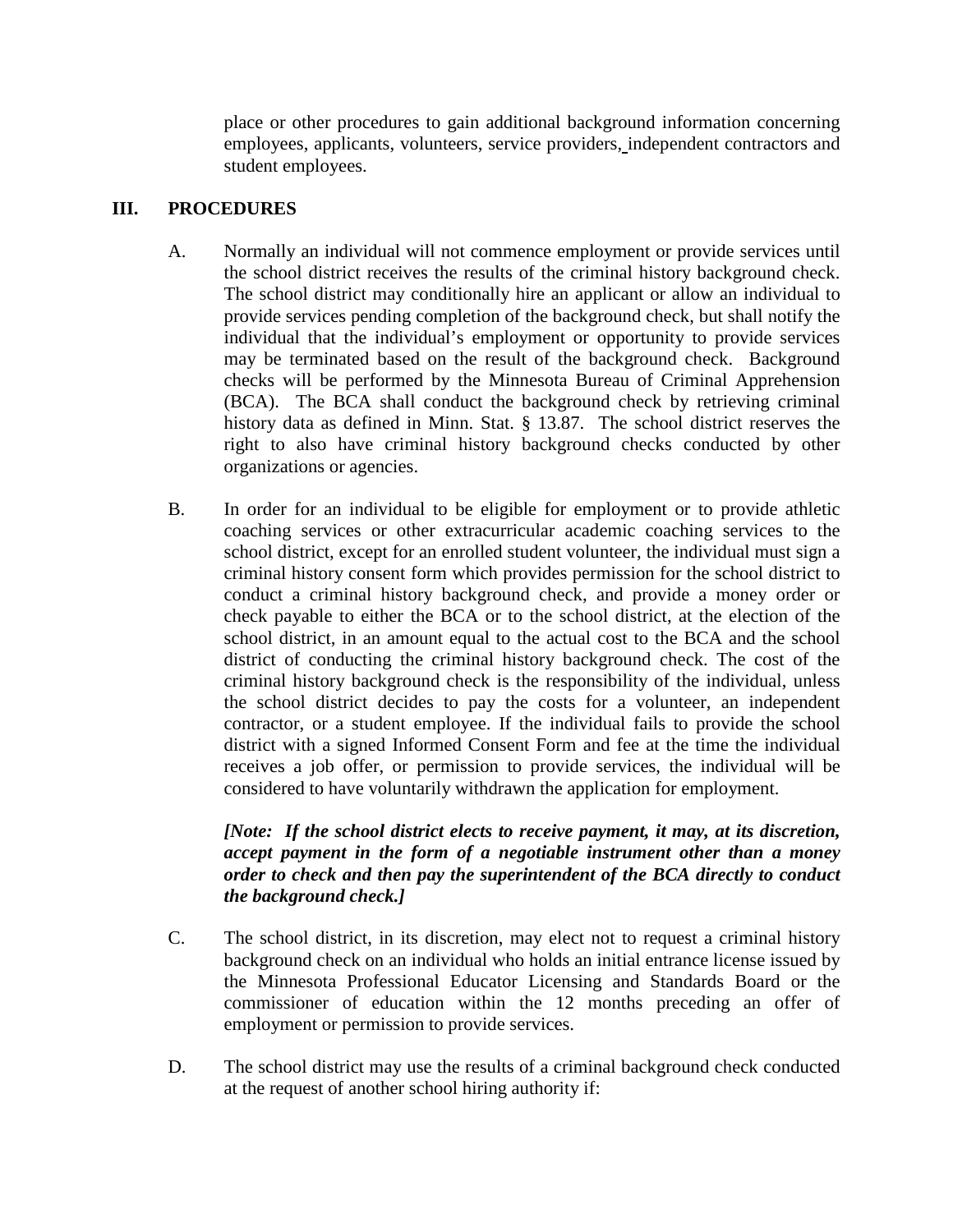- 1. the results of the criminal background check are on file with the other school hiring authority or otherwise accessible;
- 2. the other school hiring authority conducted a criminal background check within the previous 12 months;
- 3. the individual executes a written consent form giving the school district access to the results of the check; and
- 4. there is no reason to believe that the individual has committed an act subsequent to the check that would disqualify the applicant for employment or provision of services.
- E. For all non-state residents who are offered employment or the opportunity to provide athletic coaching services or other extracurricular academic coaching services to with the school district, the school district shall request a criminal history background check on such individuals from the superintendent of the BCA and from the government agency performing the same function in the resident state, or if no government entity performs the same function in the resident state, from the Federal Bureau of Investigation. The offer of employment or the opportunity to provide services shall be conditioned upon a determination by the school district that an individual's criminal history does not preclude the individual from employment with, or provision of services to, the school district. Such individuals must provide an executed criminal history consent form.
- F. When require individuals must provide fingerprints to assist in a criminal history background check. If the fingerprints provided by the individual are unusable, the individual will be required to submit another set of prints.
- G. Copies of this policy shall be available in the school district's employment office and will be distributed to applicants for employment and individuals who are offered the opportunity to provide athletic coaching services or other extracurricular academic coaching services upon request. The need to submit to a criminal history background check may be included with the basic criteria for employment or provision of services in the position posting and position advertisements.
- H. The individual will be informed of the results of the criminal background check(s) to the extent required by law.
- I. If the criminal history background check precludes employment with or provision of services to, the school district, the individual will be so advised.
- J. The school district may apply these procedures to volunteers, independent contractors or student employees.